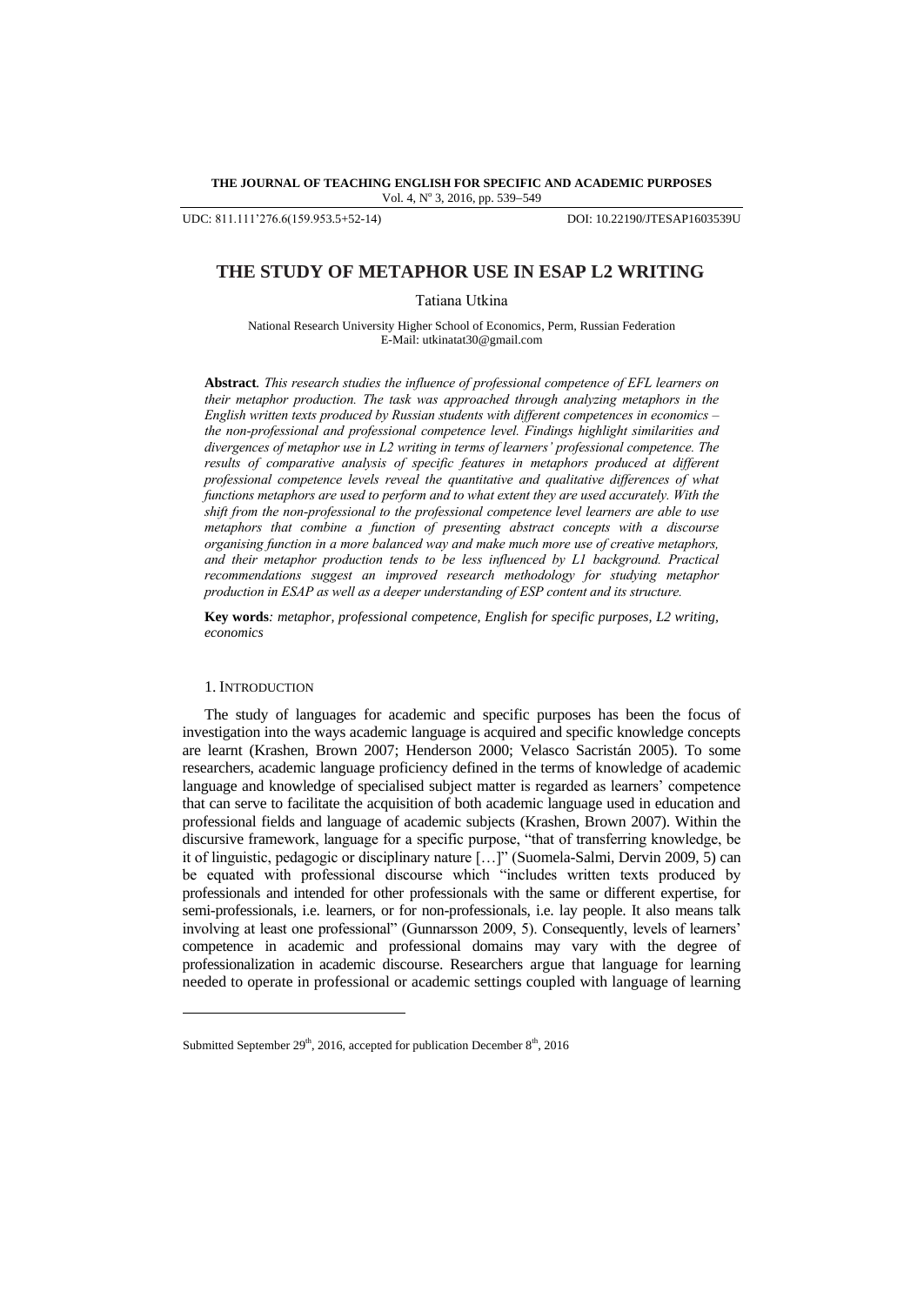needed to access discipline specific knowledge must be investigated to thwart linguistic and conceptual challenge faced by the ESAP L2 learners (Katiya, Mtonjeni, Sefalane-Nkohla 2015; Tarnopolsky, Vysselko 2014).

Despite the vast majority of theoretical works in this respect, they do not provide a clear technique to ESAP research. One of the ways in ESP language research is the analysis of metaphor as this has robust identification technique of understanding and explaining language (Bailey 2003; Berendt 2008; Charteris-Black, Ennis 2001; Littlemore, Low 2006a). Based on the majority of the empirical studies, learners" ability to analyse and use metaphor has proven to result in deep processing and increased learning gain (Boers 2013). The role of metaphor in L2 learning has been acclaimed in all areas of communicative competence: metaphoric competence defined as "an individual"s ability to understand and produce metaphors" **(**Littlemore, Low 2006b, 79) contribute to grammatical competence, textual competence, illocutionary competence, sociolinguistic competence, and strategic competence at all stages of learning (Bailey 2003; Littlemore, Low 2006a).

Previous studies have identified the following issues arising in metaphoric competence research in L2 writing. Kathpalia and Carmel (2011) concentrate on metaphorical competence in ESL writing, stating unidiomaticity of second language writers" metaphors due to undeveloped fluency in the target language. Hashemian and Nezhad (2013) investigate metaphoric competence development and metaphorical density to reveal a high degree of literalness. According to Littlemore et al (2012) and Hoang (2013), there tends to be strong correlation between the amount of metaphorically used words in L2 writing and level of L2 learners" proficiency, with the metaphor production rate being an indicator of L2 proficiency. Although these previous studies highlight the importance of metaphor in L2 learning, L2 metaphor production remains under researched.

Most of investigations address metaphor use in English for Specific Purposes (ESP) discourse, particularly the language of economics, pointing out its high metaphoricity (Boers 2000a; Charteris-Black 2000; Charteris-Black, Ennis 2001; Herrera, White 2000; White 2003). In line with the conceptual theory of metaphor (Lakoff, Johnson 2008) recent studies within the field of ESP have analysed the role and functions of metaphor in specialized languages such as Economics. By applying metaphor as a cognitive tool to understand abstract concepts by way of more concrete ones, Charteris-Black and Ennis (2001) contrast a corpus of financial reports in English and Spanish to find some divergent conceptual metaphor models in the cross-cultural perspective. Their studies into metaphor benefit Economics vocabulary teaching. Herrera and White (2000) propose a methodology that focuses on cognitive semantics to teach L2 learners the metaphorical uses of growth. The researchers address the issue of difficulty posed on L2 learners by the non-literalness of the language of business and economics (Herrera, White 2000, 56). With regard to the functions metaphor performs, the previous research has identified its key functions, such as the signalling of evaluation, agenda management, mitigation and humour, technical language, reference to shared knowledge, topic change, discourse organizing function (Semino 2008; Littlemore, Low 2006a). There is some evidence of the increasing sophistication with which learners are able to use and manipulate metaphor effectively, which contributes to language development across the CEFR levels (Littlemore et al 2012). Furthermore, learners' ability to use metaphor in different functions can be explained by their intention to write persuasively about difficult issues, or to get a particularly important point across (Kimmel 2010).

However, there are still very few substantial discussions of the influence that ESAP L2 learners' proficiency may have on metaphor production in their writing. Given the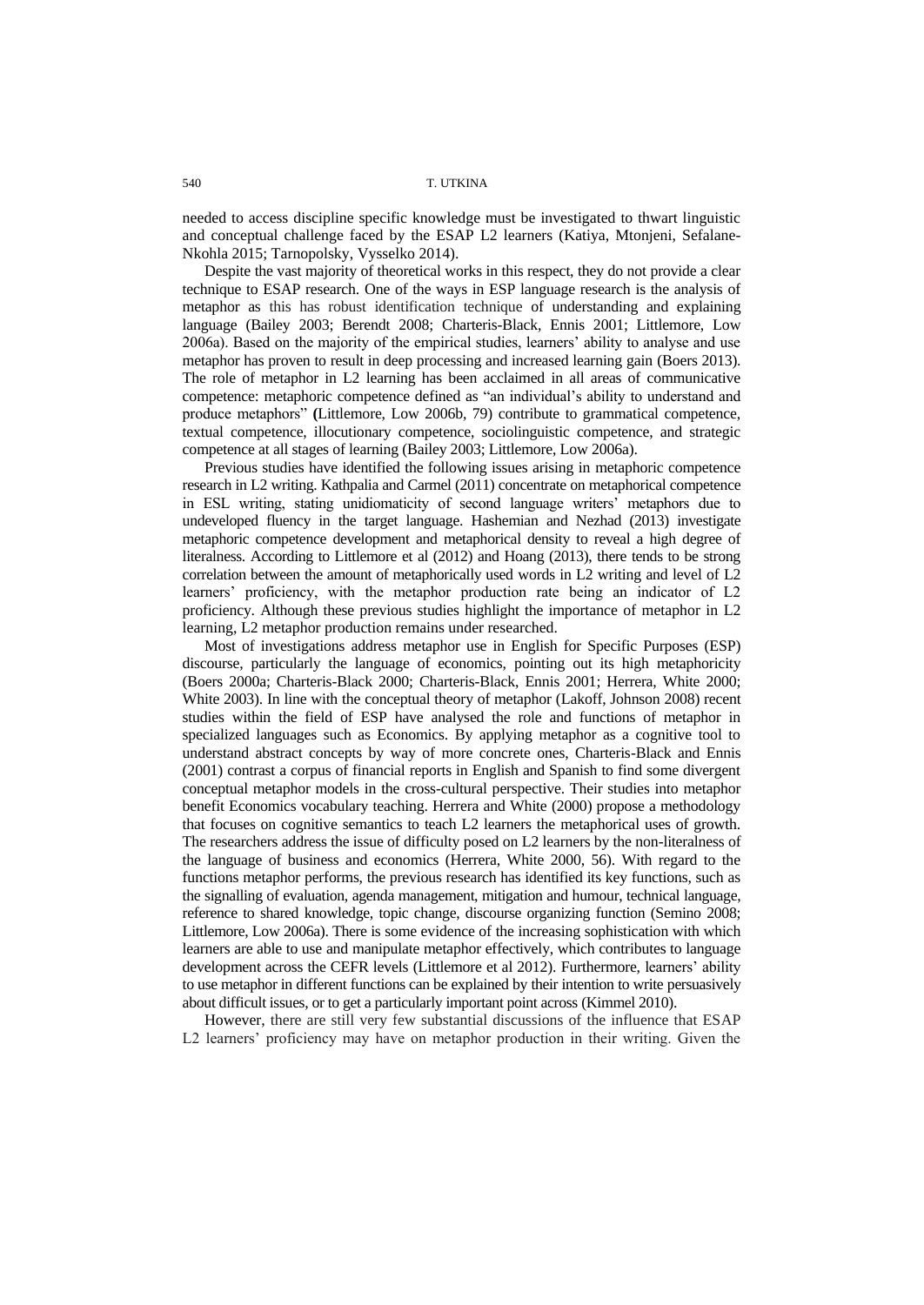lack of attention in ESP studies to the processes through which ESAP learners develop their academic and professional proficiency in discipline-specific writing (economics), investigations into metaphor use that allow for the reasonable explanation of mechanism underlying metaphor production seem necessary. To pursue this line of research, this study was aimed at identifying features of metaphor that distinguish different professional competence levels in ESAP L2 writing. To meet this aim, we propose to ask these research questions:

- 1. Does the amount of metaphor produced in L2 writing vary across different competence levels in economics?
- 2. In what ways do the functions performed by metaphor vary across levels of ESAP command?
- 3. To what extent are the ESAP learners able to use metaphor accurately and to what extent is their use of metaphor affected by L1 background?

### 2. ANALYSIS PROCEDURE

The present analysis is carried out on a corpus of sixty essays written by 60 Russian learners of English as a foreign language in National Research University Higher School of Economics (HSE), Perm, Russia: 30 essays at each of the two levels of professional competence (non-professional and professional ones).

Participants of this study were 60 second- and third-year university students (44 women, 16 men). The age of participants ranged from 18 to 22 years old with a mean of 19.40 (*S.D.*  $= 0.57$ ). Participants reported a mean grade average of 7.07 (*S.D.* = 0.93). All students majored in Economics. HSE students take two classes (3 hours) of English per week during the first two years of their studies, and one class of English per week during one semester of their third year. Participants in this study took the IELTS at the end of their second year, which is required for all HSE students. Their IELTS scores ranged from 5 to 8 with a mean of  $6.12$  (*S.D.* = 0.74).

The students were assigned to write a discursive essay presenting their personal opinion concerning the topics of economics and finance, with 250–300 word limit (Example 1).

*Example* 1. Writing task.

You should spend about 40 minutes on this task. Write about the following topic:

Should everyone pay tax and in what proportion to their income?

What is your opinion?

Give reasons for your answer and include any relevant examples from your own knowledge and experience. Write at least 250 words.

It should be noted that according to EFL curriculum (Educational program 2015) a language-focused type of provision is introduced to the learners in their first and second years. Starting from the third year an ESP course is introduced to students majoring in economics with the aim to develop proficiency in the foreign language learning and discipline-specific learning with the equal emphasis made on both elements of language and content. The ESP course ensures linguistic and subject knowledge acquisition, development of English skills for professional communication, which means L2 learners can reach a professional competence level. Therefore, at the non-professional competence level learners (second-year students) are not yet prepared to produce texts on economic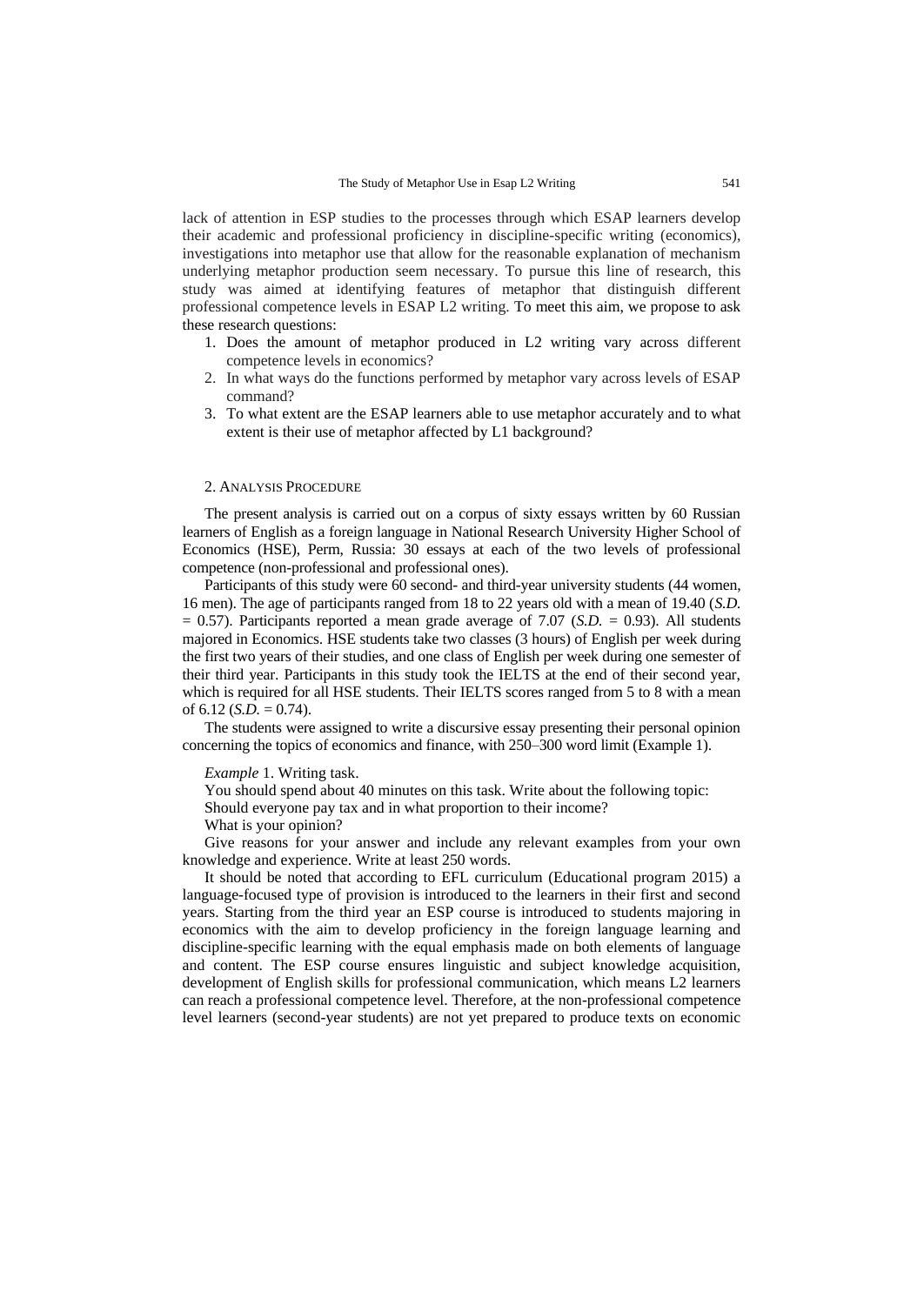542 T. UTKINA

issues in the target language whereas at the professional level learners (third-year students) are capable of both oral and written professional communication in economics.

In order to identify the commonality and divergence of metaphor production in terms of professional competence the learners" academic texts were divided into two sub-corpora, one representing the non-professional competence level of L2 learners (2 year of study) and the other - the professional level of L2 learners (3 year of study). At the initial stage of analysis procedure, in order to establish the contextual meaning we apply a practical and systematic method for identifying metaphorically used words, after Pragglejaz Group (2007), which includes four steps: 1) Read the entire text-discourse to establish a general understanding of the meaning; 2) Determine the lexical units in the text-discourse; 3) (a) For each lexical unit in the text, establish its meaning in context; that is, how it applies to an entity, relation, or attribute in the situation evoked by the text (contextual meaning). Take into account what comes before and after the lexical unit; (b) For each lexical unit, determine if it has a more basic contemporary meaning in other contexts than the one in the given context. For our purposes, basic meanings tend to be: more concrete (what they evoke is easier to imagine, see, hear, feel, smell or taste), related to bodily action, more precise (as opposed to vague), historically older. Basic meanings are not necessarily the most frequent meanings of the lexical unit; (c) If the lexical unit has a more basic current-contemporary meaning in other contexts than the given context, decide whether the contextual meaning contrasts with the basic meaning, but can be understood in comparison with it. 4) If yes, mark the lexical unit as metaphorical (Pragglejaz Group 2007). In the following sentence, which comes from our data, "On the one hand, there is an opinion that higher education should **fit in** a competitive **environment**, because competition **dictates** required professions" the meaning of the words 'on', 'hand', 'fit', 'in', 'environment', and 'dictates' in this context (contextual meaning) can be understood in comparison with their more basic meaning. These lexical units are marked as being metaphorically used. Following the findings obtained in the studies by Alejo (2010), Sinclair (1991) and Littlemore et al (2012), we regard a single word as a metaphorically used unit even if some uses may be recorded in the dictionary as making up a phraseological unit, which, however, may be treated by nonnative speakers in a more compositional way. By applying this technique, we analyse two samples of essays to identify metaphorically used units in each sample. All in all, we analyse 3058 metaphoric units selected from the sample of ESAP learners" written texts and calculate the proportions of metaphors used at each level of professional competence.

We then analyse the samples of metaphors used by ESAP L2 learners at a different level of professional competence to establish how they used metaphors with reference to their functions and accuracy. In order to establish the percentage of errors that involved metaphor and to assess the role of L1 influence in these errors, we carry out error identification by coding these metaphors as erroneous if the errors are due to an "interlanguage", a simplified or distorted representation of the target competence, which has developed characteristics different from those of L2 norms (Council of Europe 2001, 155). We then calculate the proportion of errors involving metaphors and the proportion of those affected by L1 influence at each level of professional competence.

Both quantitative and qualitative findings are presented below followed by a discussion of similarities and divergence of metaphor use at the non-professional and professional competence level of ESAP L2 learners.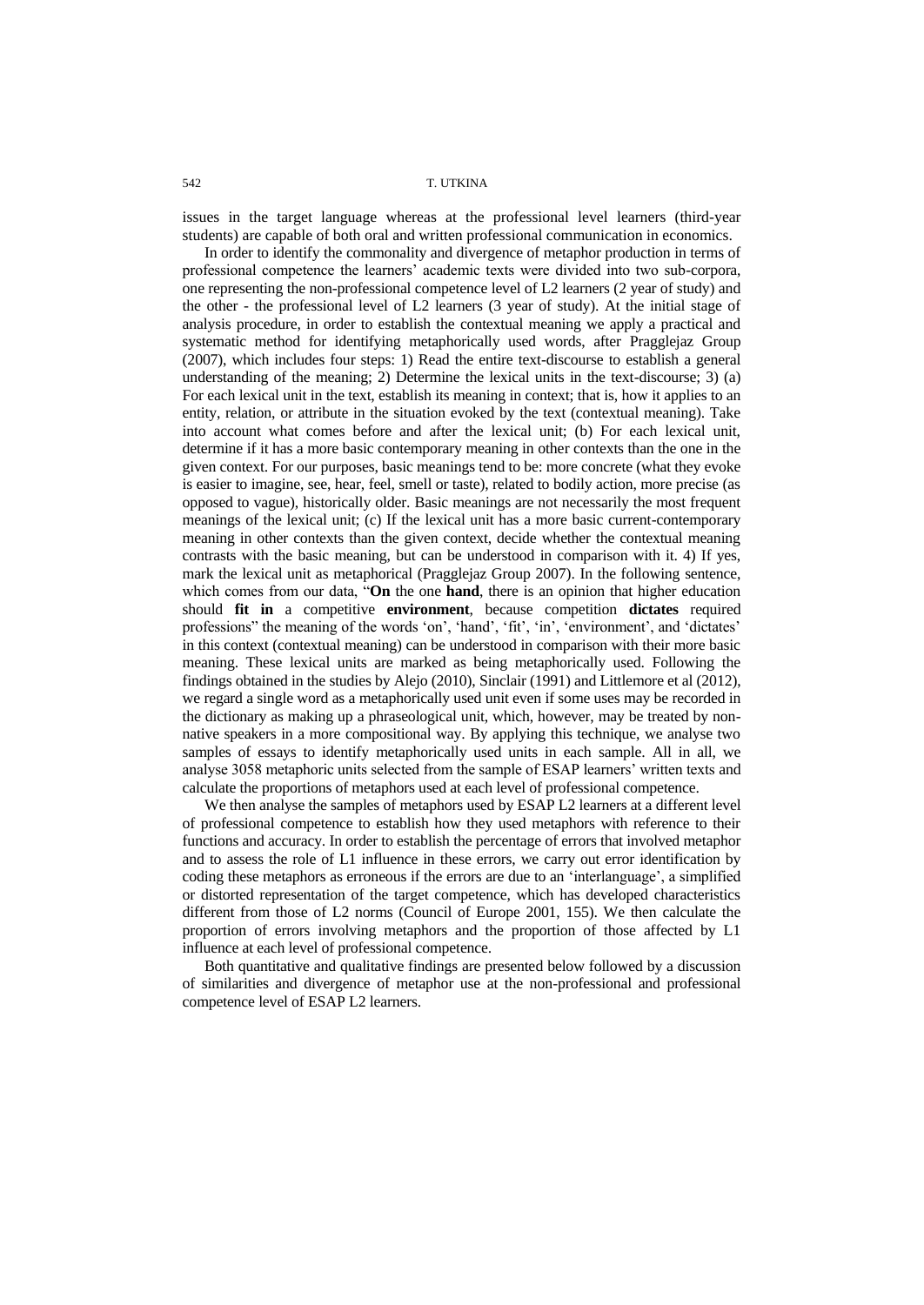### 3. RESULTS AND DISCUSSION

According to the procedures, metaphorically used words in the essays of the ESAP L2 learners at the non-professional and professional level of proficiency in economics were determined, and the proportion of the total metaphors was found to be larger in the texts produced by the learners at the non-professional competence level (17%) compared to the percentage of metaphor produced by the learners at the professional competence level  $(14\%)$ .

Both quantitative and qualitative analysis of how learners were using metaphor in their writing and what function it was used to perform in both samples of essays was conducted to reveal both similarities and divergence of metaphor use. A clear role of metaphor expressing abstract concepts as well as providing discourse coherence in essays (Littlemore, Krennmayr, Turner, Turner, 2012) can be observed in both samples, however, with some differences in the amount. The quantitative analysis shows that there is a divergence in metaphor use of transferring subject-specific knowledge: 72% of metaphors at the nonprofessional competence level and 59% of metaphors at the professional competence level. As far as metaphor in its discourse organizing function is concerned, the larger percentage of metaphorically used words has been found in the sample of essays produced by the learners at the professional level (41%) compared to 28% of metaphors at the nonprofessional competence level. It should be emphasized that at the professional level learners are beginning to use metaphors that combine a function of presenting abstract concepts with a discourse organising function in a more balanced way.

Results of the qualitative analysis indicate that to express abstract concepts (those referring to the economic and financial domains), L2 learners at both the non-professional and professional competence level use more non-conventional, 'novel' or 'creative' metaphors than conventional, "dead" or "sleeping" metaphors (Müller 2008), which reflects the commonality in metaphor use in this function in terms of professional competence level. Despite the difference in the professional level, L2 learners try out new metaphors in addition to using metaphoric prepositions and metaphors with the appropriate phraseology. In the following examples (1, 2), learners at the non-professional competence level (NP) and at the professional level (P) are able to make use of personification metaphor [Note: The examples given in the article are quoted exactly as they stand in the original]:

(1) Enormous companies may **act** versus this firm and **push** it **from** the market. Small firms are often **under pressure.** (Candidate, NP)

(2) Some people consider that large companies are more likely to **fail**, because nowadays economic crises happen too often, and corporations can not **fight** with them. (Candidate, P)

Another crucial issue arising from the analysis of metaphor use in its function of transferring subject-specific knowledge is that at both professional competence levels learners widely used metaphoric prepositions, appropriate phraseology and "novel" metaphors, as we can see in the contexts obtained from the essays produced by ESAP L2 learners (examples 3, 4):

(3) Besides, every government **take care** of equality **in** society, it **tries** to **cut** a **gap between** the rich and the poor. (Candidate, NP)

(4) Accordingly there is need to invest **wisely taking into account** all possible risks. (Candidate, P)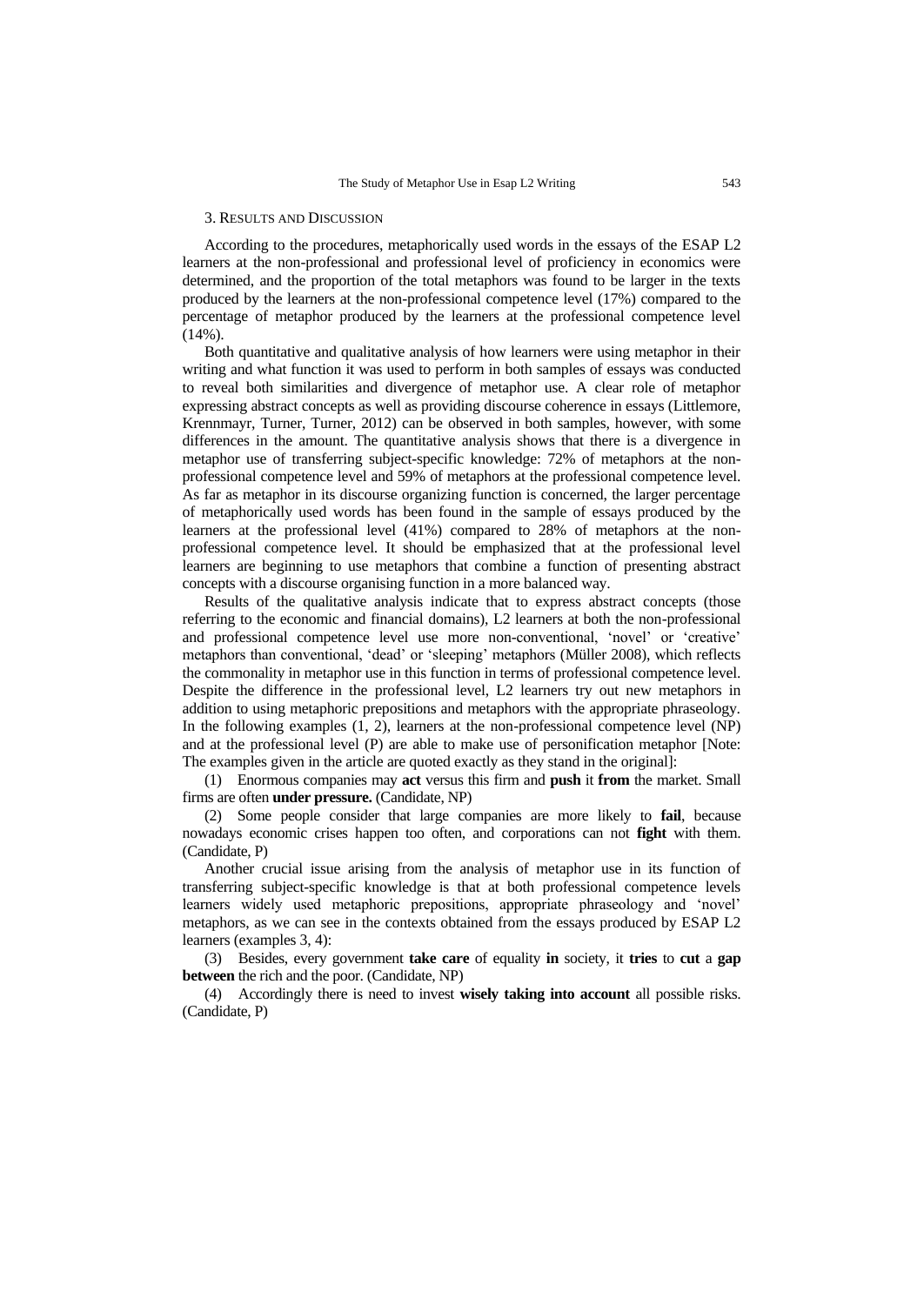However, there is some difference in metaphor use in this function. In particular, "direct metaphors" (i.e. similes) are used to express abstract concepts only by L2 learners at the non-professional level. For example,

(5) Then in "good hands" firm may act sufficiently and might will not be staff turnover and other problems like policy for smokers, dress cod, commission payments become less actual owing to the fact that firm will be **like well-working mechanism.** (Candidate, NP)

The analysis of how L2 learners make the metaphor use to provide discourse coherence in their essays shows that they at both professional competence levels tend to use "dead" or "sleeping" metaphors. Mainly prepositions and fixed expressions tend to be found in metaphor use in its discourse organizing function, which can be illustrated in the following contexts: **on**  the one **hand**, **on** the other **hand**, **in** my opinion, **from** my **point** of view, to sum **up**, **as** a rule, a **good** example of, **in** addition **to** this, **as** a result, **in order** to, **apart from** this fact, it is **common knowledge**, etc. However, by using these conventional metaphors to provide coherence learners at the professional competence level attempt to use them in a more sophisticated way to support their points of view. This divergence in metaphor use at the nonprofessional and professional level can be observed in the following examples:

(6) I **strongl**y believe that small companies are more likely to fail than large ones. (Candidate, NP)

(7) **As far as** proportion of tax to people"s income is **concerned,** I **strongly** believe that all countries should switch on progressive fiscal system. (Candidate, P)

(8) **In conclusion** I want to summarise all information that I said before. (Candidate, NP)

(9) I **find** it **difficult** to **reach** a **conclusion** but I"m **tempted** to say that there is a balance between your preferences about higher education and a competitive environment, because it will be very sadly if you are really good worker but you cannot find a job for a long time. (Candidate, P)

Since errors are an inevitable, transient product of the learner's developing interlanguage (Council of Europe 2001, 155) and ESP learners experience both linguistic and conceptual challenges upon entering into technical discipline (Katiya, Mtonjeni, Sefalane-Nkohla 2015), the investigation into an ability to use metaphor in ESAP writing accurately is of particular importance. In the tradition of error analysis, different sources of errors are identified and errors are classified with making a distinction between errors and mistakes, describing the causes of errors, analyzing errors that occur at different levels (e.g. Runić, Runić 2015). The current study focuses on errors that are due to "transfer" or "language interference," resulting from the use of elements from one language while speaking/writing another (Richards 1974). In order to answer the research question – to what extent the ESAP learners are able to use metaphor accurately and to what extent their use of metaphor is affected by L1 background – we calculated errors in metaphors produced by L2 learners at the non-professional and professional competence level. We observed a higher percentage of metaphors containing errors at the non-professional level (13%) compared to 9% of metaphors containing errors at the professional level. We then assessed whether any of the errors could be attributed to L1 influence and calculated the proportion of L1-induced errors in metaphor use at each professional competence level.

The results of the error analysis can clearly show that the percentage of metaphors containing errors that show L1 influence at the non-professional level exceeds that of the professional level (57% and 43% correspondingly). This suggests that the rate for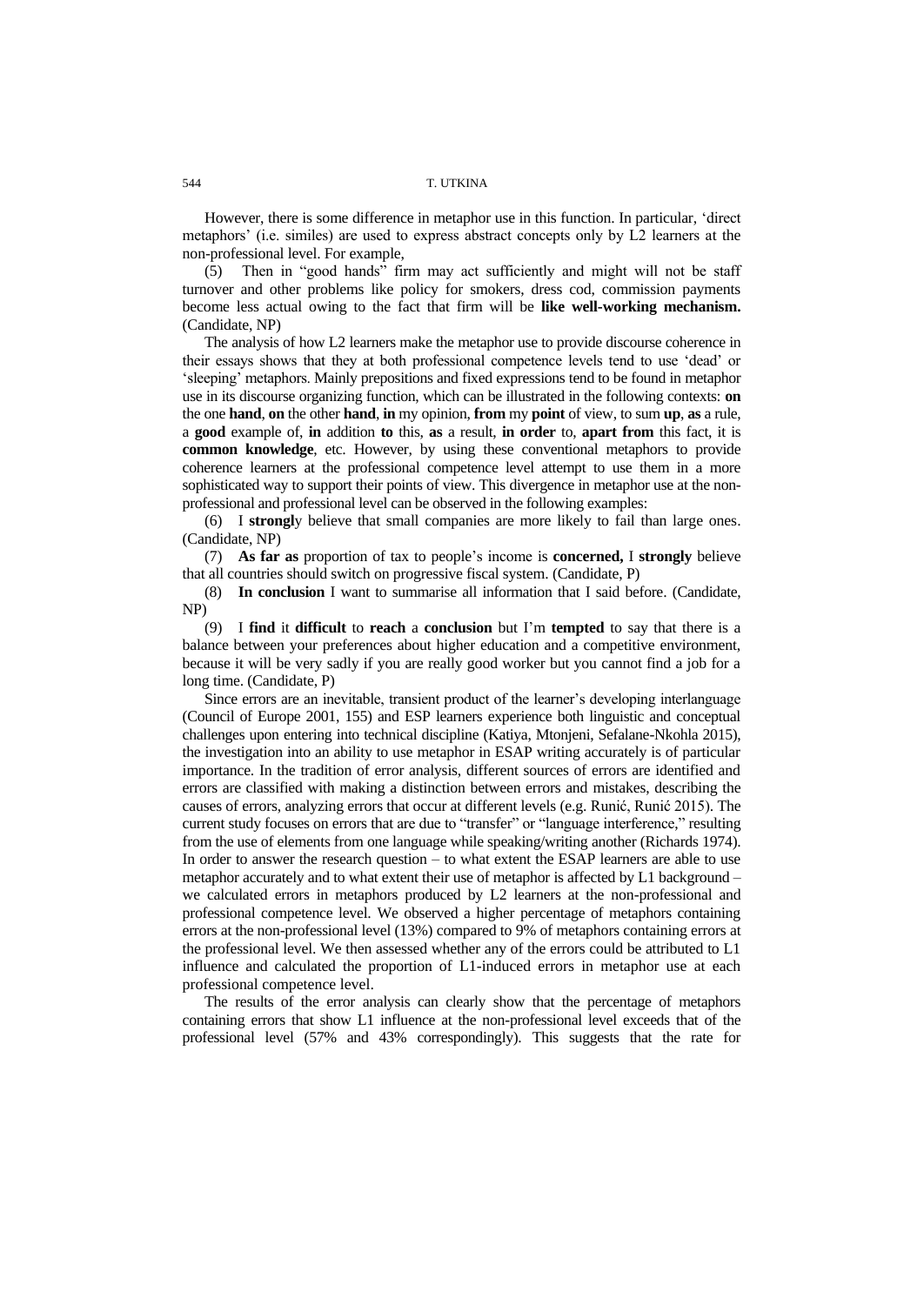improvement of metaphor errors can be observed with the shift from the non-professional to the professional competence level. It should be noted that in 16% of cases L1 influence on metaphor error tends to be common in metaphor use at both competence levels.

We have identified three types of L1-influenced errors in the metaphorically used words, which arise due to differences between the ESAP learners" native language and the target language. The first type (Type 1 errors) comprises the cases of metaphor errors that are of correct choice of a metaphorically used word but not in the appropriate form due to L1 influence. There tends to be the least frequency of metaphor errors of this type at both professional levels. Consider the following examples:

(10) While big companiest production is mass and, thus, small ones can create its unique product. It becomes a **mainstream** to purchase them. (Candidate, NP)

(11) Consequently, if these companies go **bankrupts**, government will have to decrease its budget or borrow money on a financial market, that is why large companies are always helped to be capable of paying. (Candidate, P)

In examples (10) and (11) learners at the non-professional and professional levels turned out to have difficulty in making a distinction between the noun and the adjective due to L1 influence. For example, in excerpt 11, the learner at the professional level can choose the right word but not in the correct form. In English the word "bankrupt" can be used as a noun in the plural form in its basic meaning, whereas it can only be used as an adjective in the metaphorical expression of "go bankrupt". In Russian, however, this sense is usually expressed by the plural noun form.

Another type (Type 2 errors) is the most frequent type of L1-induced errors in metaphor production at the non-professional and professional competence level of ESAP L2 learners. These errors stem from the incorrect choice of a metaphorically used word, which highlights instances where conventions between L1 and L2 differ (Herrera, White 2000). This can be illustrated with the example below:

(12) On the one hand, there is an opinion that higher education should fit in a competitive environment, because competition **dictates** required professions and you have to choose one from a list. (Candidate, P)

The metaphorically used word "impose" is more correct, however the learner used the inappropriate metaphor "dictate" based on a transfer from the Russian verb "diktovat."

An additional burden for ESAP L2 learners lies in the difference between conceptual models and their verbal expressions in the native and target language, which may have a negative influence on the word choice. Consider the following examples:

(13) The **more** is your income, the **more** is a proportion that you should share with the government. (Candidate, NP)

(14) And in total we will have **less** income to our budget. (Candidate, P)

In excerpts 13 and 14, where the metaphor "low/high" would have been a correct choice, the learners used the inappropriate metaphor "little/much" because they activated the wrong source domain of a metaphor due to the interference of their L1 (Danesi 2008). Despite the commonality of L1-influenced Type 2 errors demonstrated above, the analysis shows some differences in metaphors produced by L2 learners at the non-professional and professional competence level, as illustrated in the examples below:

(15) Then such firm can **reach** more profit further and become enormous company. (Candidate, NP)

(16) It allows to a large company to produce and to **get** profit. (Candidate, P)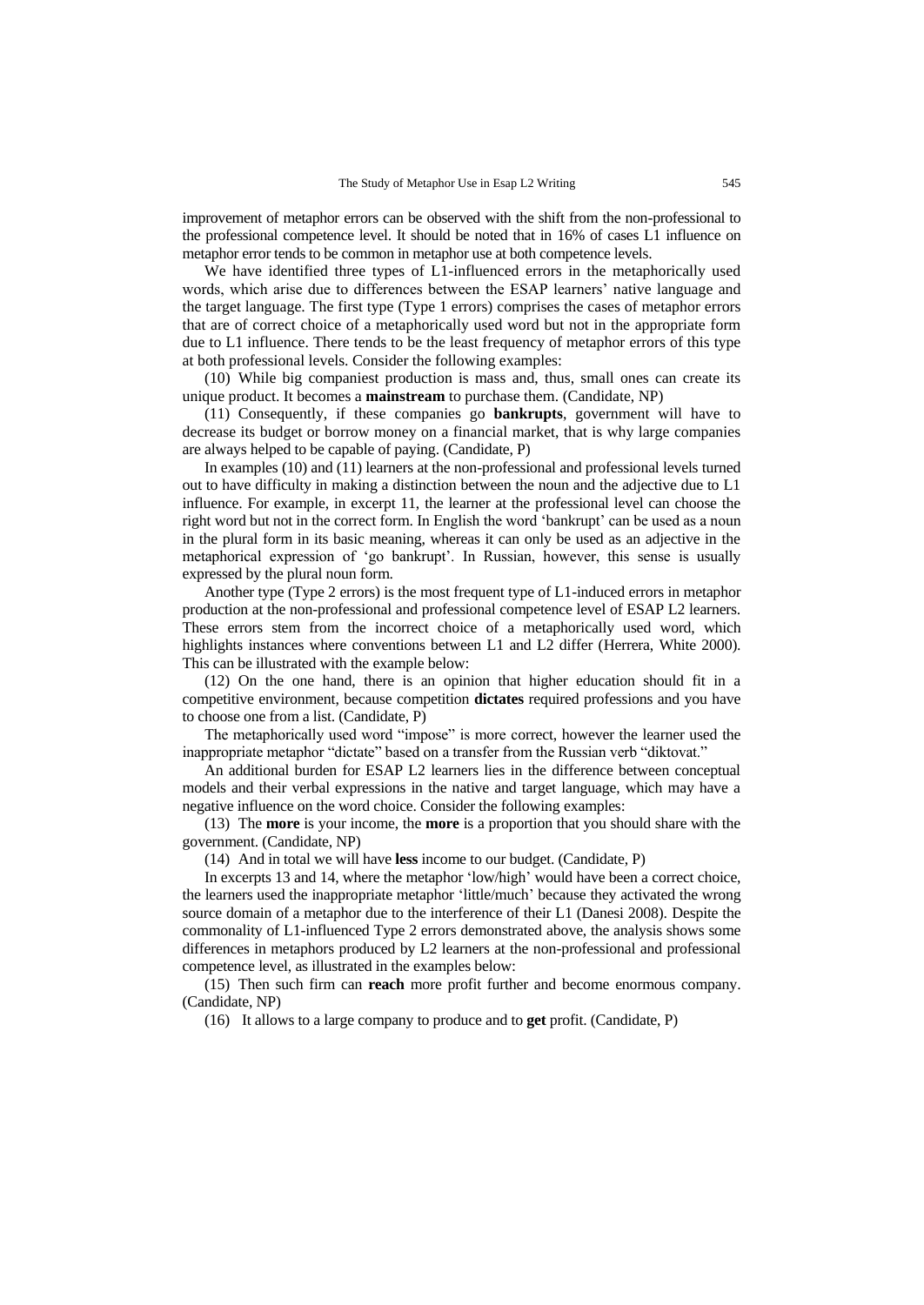## 546 T. UTKINA

It can be clearly seen from examples 15 and 16 that the metaphor 'make', or 'generate' would have been a correct choice, whereas learners at the non-professional level used "reach" to conceptualize profit as some point or stage in a process that a business can get to (Macmillan Dictionary for Advanced Learners), and learners at the professional level used 'get' to conceptualize profit as something that can be obtained, received, or given (Macmillan Dictionary for Advanced Learners).

Another type of errors (Type 3 errors) comprises errors due to incorrect phraseology. Although these errors are the second most frequent ones among L1-influenced errors in the metaphorically used words at both levels of professional competence, they demonstrate the highest percentage of common patterns in both samples. Consider the following examples:

(17) **Frome** one hande, is more honest for people pay the same proportion, and it is right. (Candidate, NP)

(18) **From** the one hand, all people can be equal and have the same standarts of living and the same amount of money for consumption. (Candidate, P)

(19) But I disagree with their statement because after financial crysis of 2008-09 lot of small producers had to leave market and **end up** their business. (Candidate, P)

The errors identified above reflect the challenge the learners at both professional competence levels experienced in terms of using metaphors with appropriate phraseology.

Thus, the comparative study into the ability of L2 learners to use metaphor accurately with regard to their professional competence level reveals that ESAP L2 learners at the nonprofessional level are inclined to make relatively more mistakes, which might be explained by their willingness to communicate despite risks (Council of Europe 2001). Furthermore, L2 learners at the non-professional level are more likely to use more L1 strategies (Jin 2011) and risk erroneous "direct" translation (Azuma 2009; Boers 2000b).

## 4. CONCLUSION

The comparative analysis of metaphor use highlights the areas of commonality as well as divergence in terms of professional competence represented in L2 writing. Although learners at both levels of professional competence tend to use roughly equal number of metaphors, and in the similar functions, the learners at the professional level are able to use metaphors that combine a function of presenting abstract concepts with a discourse organising function in a more balanced way and make much more use of creative metaphors. Meanwhile, the learners at the non-professional level demonstrate a high frequency of metaphors involved in the expression of economic concepts. This confirms our initial supposition of metaphor as a powerful tool of transferring a subject-specific knowledge in the written academic and professional communication. Obviously, L2 learners at the non-professional competence level are unable to communicate new economic concepts and facts effectively, since they have a relatively impoverished stock of words in the subject-specific domain (economics). Therefore, their metaphors predominantly serve as a tool to make a meaning from many everyday words (MacArthur 2010).

A more detailed analysis of the ESAP L2 writing reveals difficulties L2 learners are inclined to have in metaphor production, and indicates quantitative and qualitative differences in the extent the metaphor errors are influenced by L1 background at different professional competence levels. Despite the fact that the proportion of the total metaphors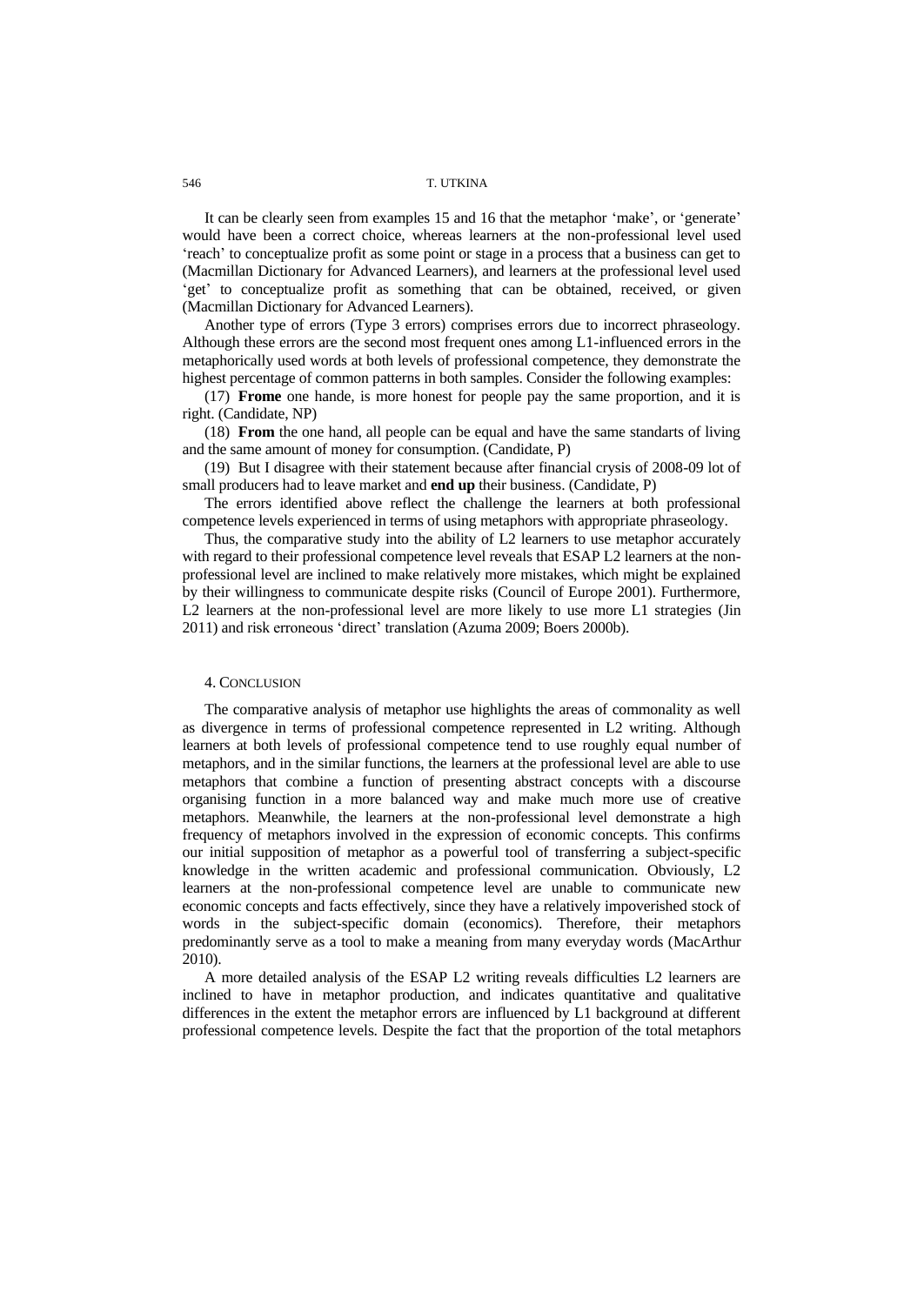was by 3% larger in the sample of essays produced by the learners at the non-professional competence level, the percentage of L1-induced errors in metaphors at the non-professional level exceeded by 14% of that of the professional level. We assume that this correlation between learners" professional competence and their competence of metaphor production, in particular the accuracy in the use of appropriate metaphors and in the appropriate form, as well as with the correct phraseology, can be attributed to the fact that at an early stage of professional competence development L2 learners may lack understanding of the underlying concepts of metaphors in both L1 and L2 and produce metaphors with L1 conceptual system in mind (Kecskés 2007), or learners are still insufficiently trained in the fields of their majors to start writing on economic and financial subjects in the target language (Tarnopolsky, Vysselko 2014).

Nevertheless, the limited sample in within-culture variation, requirements and the genre of writing as well as a mode of production make up for research limitations. In order to overcome these limitations, the comparative study of metaphors in first and target language along with the investigation into underlying concepts of metaphors in both L1 and L2 in economics are considered as significant research topics.

Practical recommendations suggest an improved research methodology for studying metaphor production in ESAP as well as a deeper understanding of ESP content and its structure.

#### **REFERENCES**

- Alejo, Rafael. "Making sense of phrasal verbs: a cognitive linguistics account." In *Applied cognitive linguistics in second language learning and teaching*, edited by Littlemore Jeannette and Constanze Juchem-Grundmann, 50–71. AILA Review, 2010.
- Azuma, Masumi. "Positive and negative effects of mother-tongue knowledge on the interpretation of figurative expressions." *Papers in Linguistic Science* 15 (2009): 165–192.
- Bailey, Richard. "Conceptual metaphor, language, literature and pedagogy." *Journal of Language and Learning* 1(2) (2003): 59-72.
- Berendt, Erich A., ed. *Metaphors for learning: Cross-cultural perspectives*. John Benjamins Publishing, 2008.
- Boers, Frank. "Cognitive Linguistic approaches to teaching vocabulary: Assessment and integration." *Language Teaching* 46(2) (2013): 208–224.
- Boers, Frank. "Enhancing metaphoric awareness in specialised reading." *English for Specific Purposes* 19(2) (2000a): 137–147.
- Boers, Frank. "Metaphor awareness and vocabulary retention." *Applied Linguistics,* 21(4) (2000b): 553–571.
- Charteris-Black, Jonathan and Timothy Ennis. "A comparative study of metaphor in Spanish and English financial reporting." *English for specific purposes* 20(3) (2001): 249-266.
- Charteris-Black, Jonathan. "Metaphor and vocabulary teaching in ESP economics." *English for Specific Purposes* 19(2) (2000): 149–165.
- Council of Europe. *Common European Framework of Reference for Languages: Learning, Teaching and Assessment*. Strasbourg, 2001.
- Danesi, Marcel. "Conceptual errors in second-language learning." In *Cognitive approaches to pedagogical grammar*, edited by Sabine de Knop and Teun de Rycker, 231–256. Berlin, New York: Mouton de Gruyter, 2008.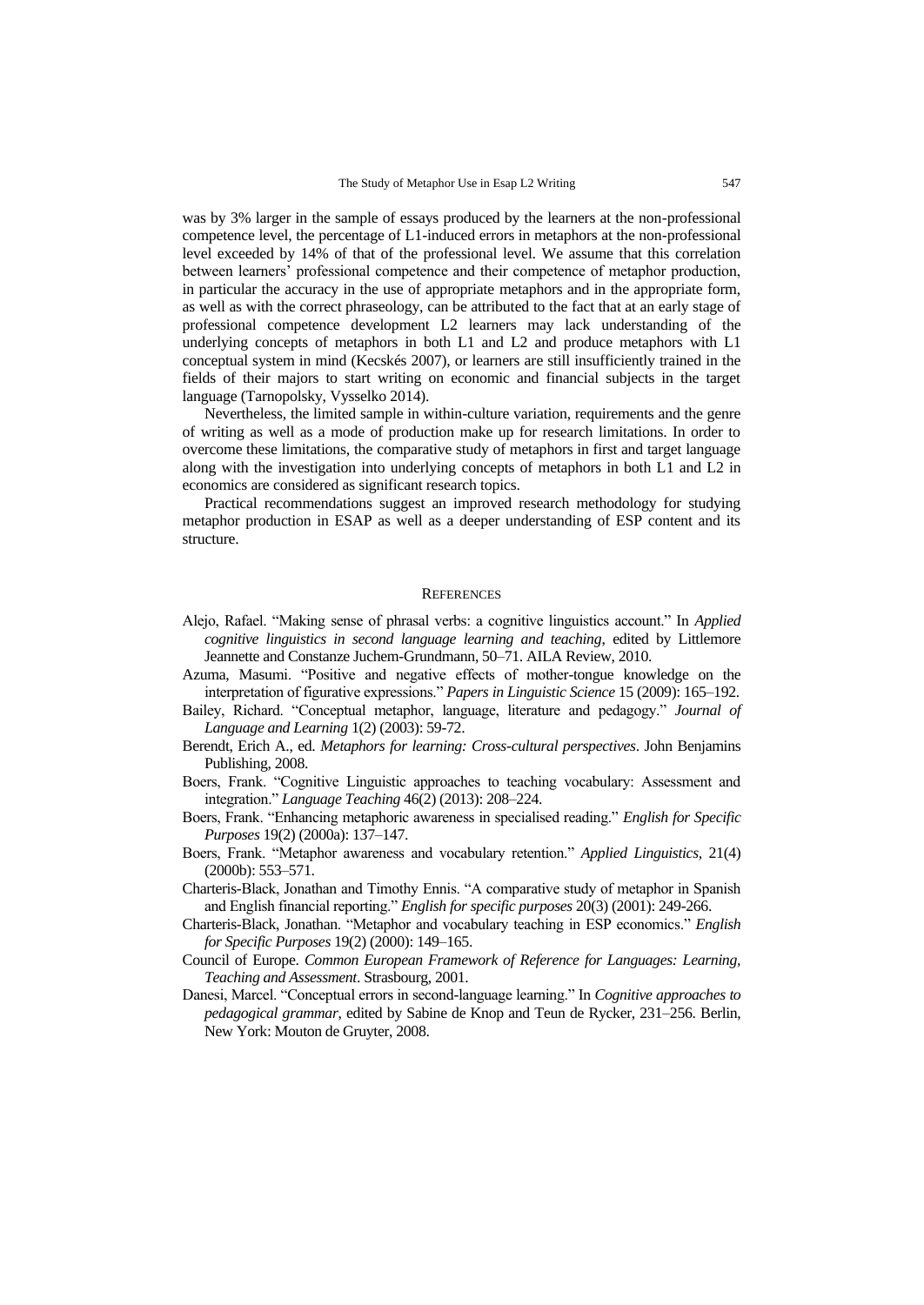- Educational Program. Accessed August 21, 2015. [http://www.hse.ru/edu/courses/](http://www.hse.ru/edu/courses/94100352.html) [94100352.html](http://www.hse.ru/edu/courses/94100352.html)
- Gunnarsson, Britt-Louise. *Professional discourse. Continuum Discourse Series.* London, 2009.
- Hashemian, Mahmood and Mohammad Reza Talebi Nezhad. "The development of conceptual fluency and metaphorical competence in L2 learners." *Linguistik online* 30(1/06) (2013): 41-56.
- Henderson, William. "Metaphor, economics and ESP: Some comments." *English for Specific Purposes* 19 (2) (2000): 161-173.
- Herrera, Honesto and Michael White. "Cognitive linguistics and the language learning process: A case from Economics." *Estudios Ingleses de La Universidad Complutense* (8) (2000): 55–78.
- Hoang, Ha. "*The learner-writers' forgotten ally: An exploratory study of metaphoricity in second language writing*." Presented at the 12th Symposium on Second Language Writing, Jinan, China, 2013.
- Jin, Lingxia. "Second language acquisition of spatial metaphors in English and Chinese writing: Insights from native and learner language corpora." PhD diss., The University of Arizona, Arizona, 2011. Accessed May 20, 2016. http://arizona.openrepository. com/arizona/bitstream/10150/203488/1/azu\_etd\_11944\_sip1\_m.pdf.
- Kathpalia, Sujata S. and Heah Lee Hah Carmel. "Metaphorical competence in ESL student writing." *RELC Journal* 42(3) (2011): 273-290.
- Katiya, Misiwe, Mtonjeni, Thembinkosi and Puleng Sefalane-Nkohla. "Making Sense of Errors Made by Analytical Chemistry Students in Their Writing." *Journal of Language Teaching and Research* 6 (3) (2015): 490-503. DOI: [http://dx.doi.org/10.17507/](http://dx.doi.org/10.17507/jltr.0603.04) [jltr.0603.04.](http://dx.doi.org/10.17507/jltr.0603.04)
- Kecskés, Istvan. "Formulaic language in English lingua franca." In *Explorations in pragmatics: Linguistic, cognitive and intercultural aspects*, edited by Istvan Kecskés and Laurence Horn, 191–218. Berlin, New York: De Gruyter, 2007.
- Kimmel, Michael. "Why we mix metaphors (and mix them well): Discourse coherence, conceptual metaphor, and beyond." *Journal of Pragmatics* 42 (2010): 97–115.
- Krashen, Stephen and Clara L Brown. "What is Academic Language Proficiency?" *Singapore Tertiary English Teachers Society (STETS),* 2007. Accessed September 22, 2013. http://www.joanwink.com/research/Krashen-Brown-ALP.pdf.
- Lakoff, George and Mark Johnson. *Metaphors We Live By*. Chicago: University of Chicago Press, 1980.
- Littlemore, Jeannette and Graham Low. "Metaphoric competence, second language learning, and communicative language ability." *Applied linguistics* 27(2) (2006a): 268-294.
- Littlemore, Jeannette and Graham Low. *Figurative thinking and foreign language learning*. Basingstoke: Palgrave Macmillian, 2006b.
- Littlemore, Jeannette, Krennmayr, Tina, Turner James and Sarah Turner. "Investigating figurative proficiency at different levels of second language writing." *Research Notes* 47 (2012): 14–23.
- MacArthur, Fiona. "Metaphorical competence in EFL: Where are we and where should we be going? A view from the language classroom." *AILA Review* 23(1) (2010): 155–173.
- *Macmillan Dictionary for Advanced Learners*. Accessed July 2015. http://www. macmillandictionary.com.